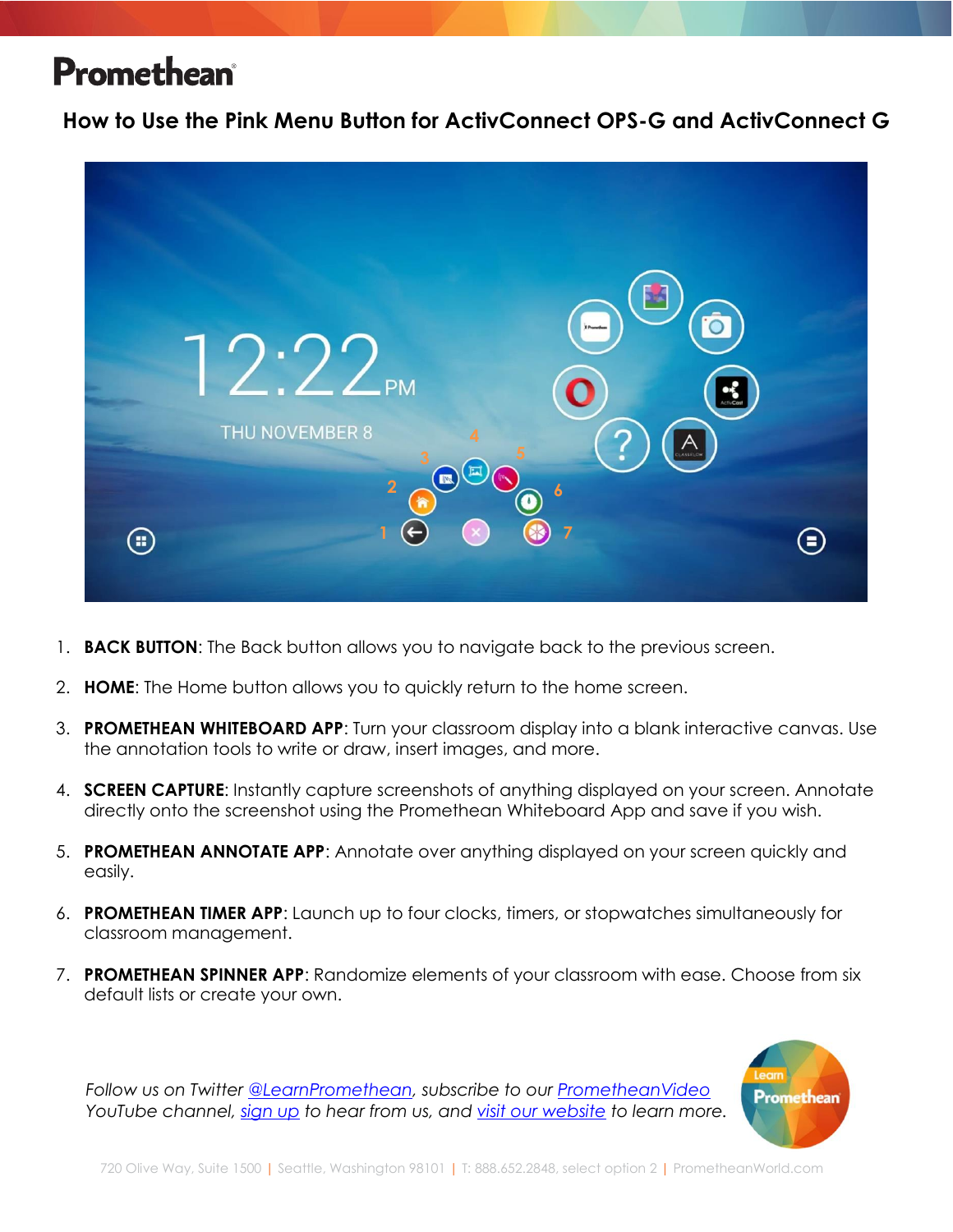#### **Getting Started with Featured Promethean Apps**

Welcome to an introductory guide to using the featured Promethean apps. These are apps designed by teachers for teachers, and they are built into version 2.3 and higher of your Android system. To learn about updating your ActivConnect OPS-G or ActivConnect G, please visit [support.prometheanworld.com.](http://support.prometheanworld.com/)

| $\overline{2}$ |
|----------------|
| 3              |
| 4              |
|                |
| 5              |
| 6              |
| 7              |
| 8              |
| 9              |
| 10             |
| 11             |
| 12             |
| 13             |
| 14             |
| 15             |
| 16             |
| 17             |
| 18             |
|                |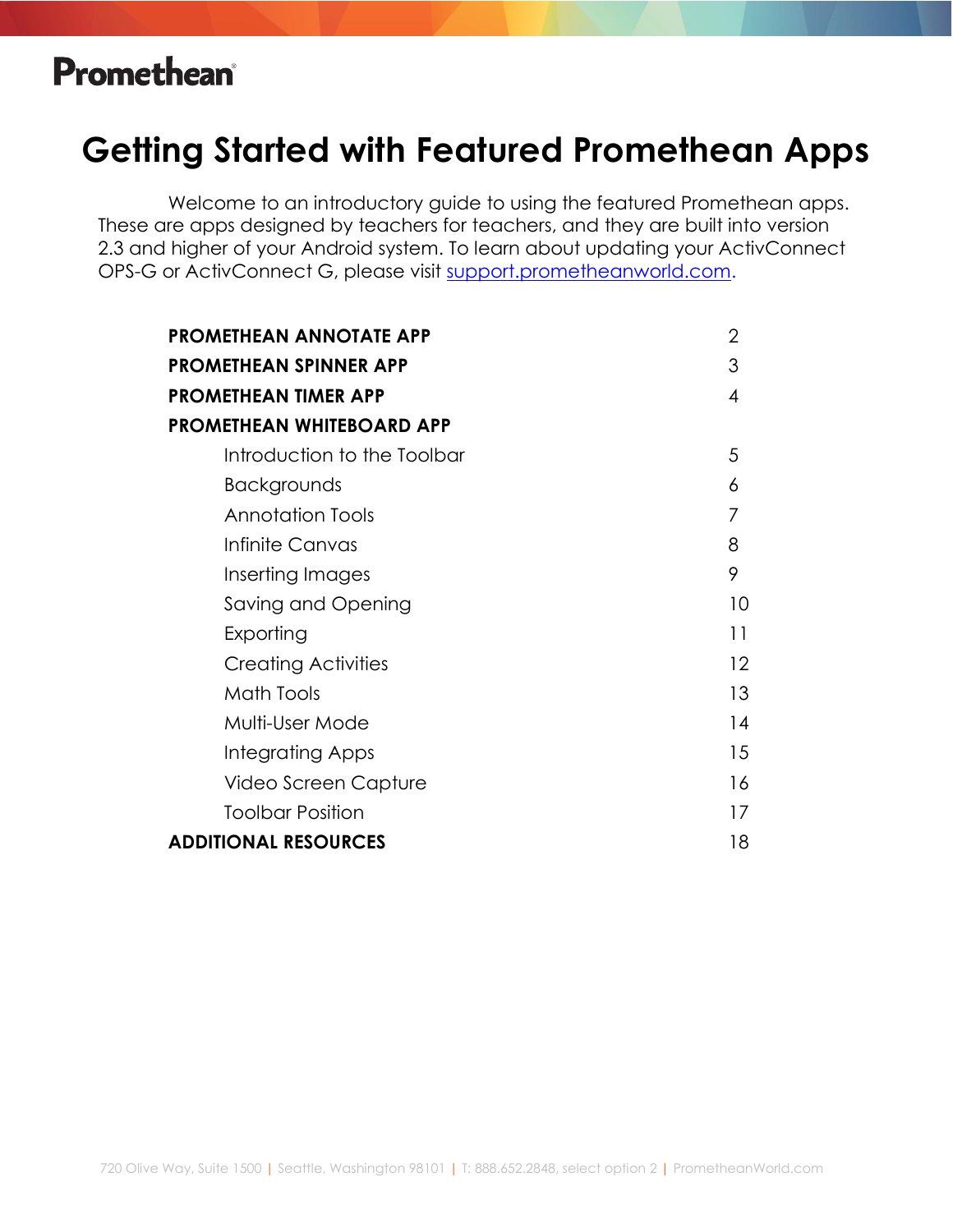## **PROMETHEAN ANNOTATE APP**

The Promethean Annotate app is perfect for adding annotations over anything displaying on your panel's screen, empowering you to make the most of teachable moments.

To access, tap the **Pink Menu Button**, then the **Annotate** app. It resembles a writing utensil and is the third option from the right.



The toolbar appears. Drag to move it anywhere on your screen. Choose between a **Pen** or **Highlighter**. Tap the **Pen** or **Highlighter** button once more to change its width. Choose from five ink colors.



Use the **Eraser** to erase a bit of an annotation, or use **Clear All Annotations** to start fresh.

Tap the **Eye button** to exit annotate mode and interact with apps on your screen. Tap the Eye button once more to return to annotate mode and continue annotating.

Use the **Undo** and **Redo** buttons to make quick corrections.

Tap the **X** to exit the app. All annotations will disappear on closing the app.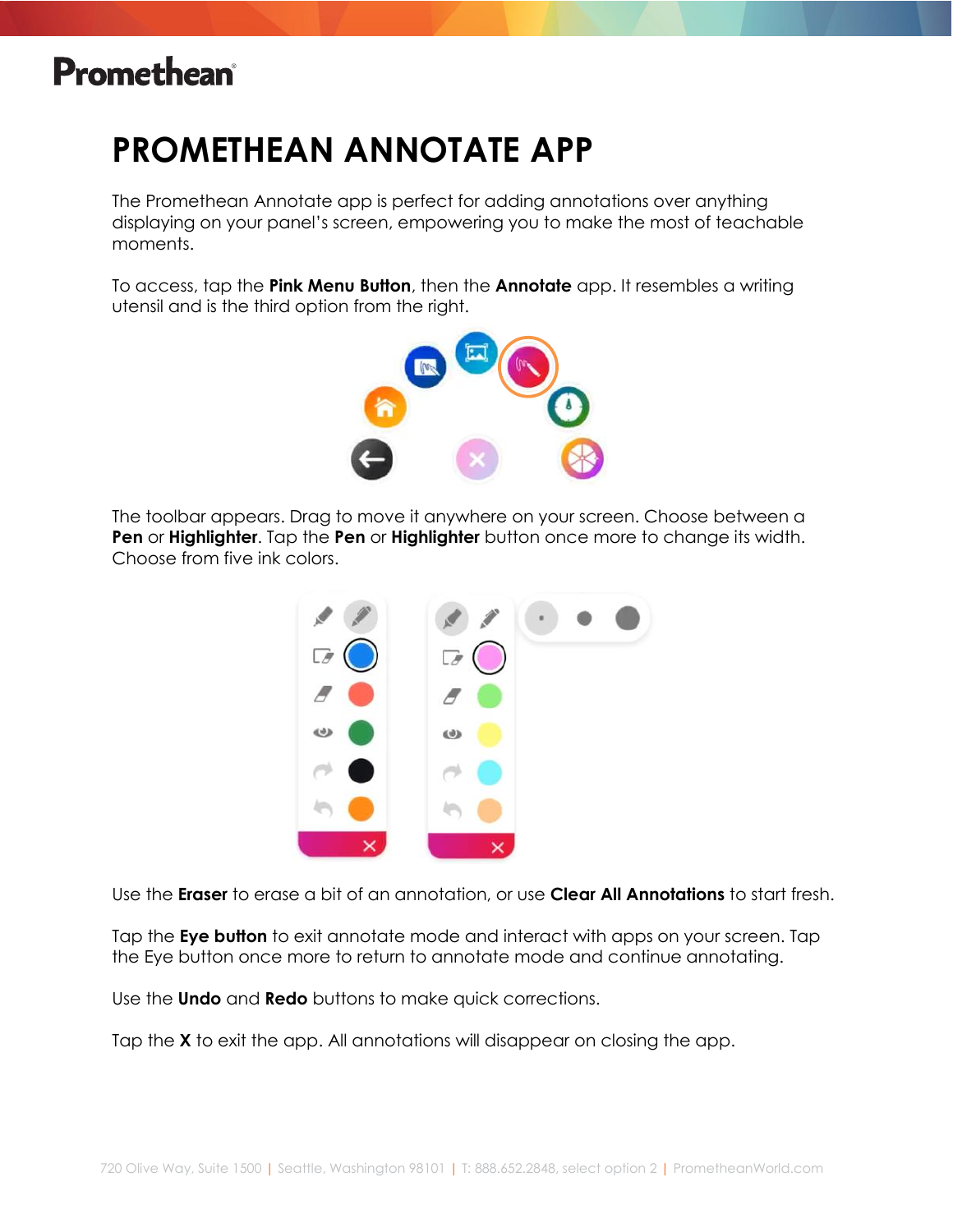### **PROMETHEAN SPINNER APP**

The Promethean Spinner app is perfect for quickly and easily randomizing elements for your class all in one place. To access, tap the **Pink Menu Button**, then the **Spinner** app. It resembles a wheel and is the furthest to the right.





The Spinner app opens. There are three modes – full screen, floating, and condensed. Tap the **Expand/Collapse** arrows to toggle between full screen and floating. To toggle between floating and condensed, tap any segment of the Spinner.

Tap and hold the outer edge to move the floating or condensed spinner anywhere on your screen.

| <b>CREATE NEW</b> | SAVE<br><b>CANCEL</b>   |
|-------------------|-------------------------|
| title             |                         |
| ItemT             | $\qquad \qquad =\qquad$ |
| Kern2             | Ħ<br>$\equiv$           |
| Item3             | $\sim$<br>ū             |
| item4             | Ŵ<br>$\sim$             |

To access six default lists, or to create new lists, select the **list title** directly below the Spinner in either full screen or floating mode.

Tap **Create New** at the top to generate a new list. Give your list a title and input items. Tap **+ Add Item** to input additional items. A list can contain up to 44 items. Be sure to **Save** your list. There is no limit to the number of lists that can exist in the Spinner app.

Within the library of lists, tap the **pencil icon** to the right of a list title to edit an existing list. Select an **item** to make changes. Delete items by tapping the **trash can**. Drag the **equal sign** up or down to rearrange items within the list. Tap the **trash can** at the top of the window to delete a list entirely.

Tap the **gear** icon to access options, including **Select item once** and **Sound**.

To use the Spinner, just drag any segment of the Spinner in a clockwise direction.

Tap the **X** to exit the Spinner app.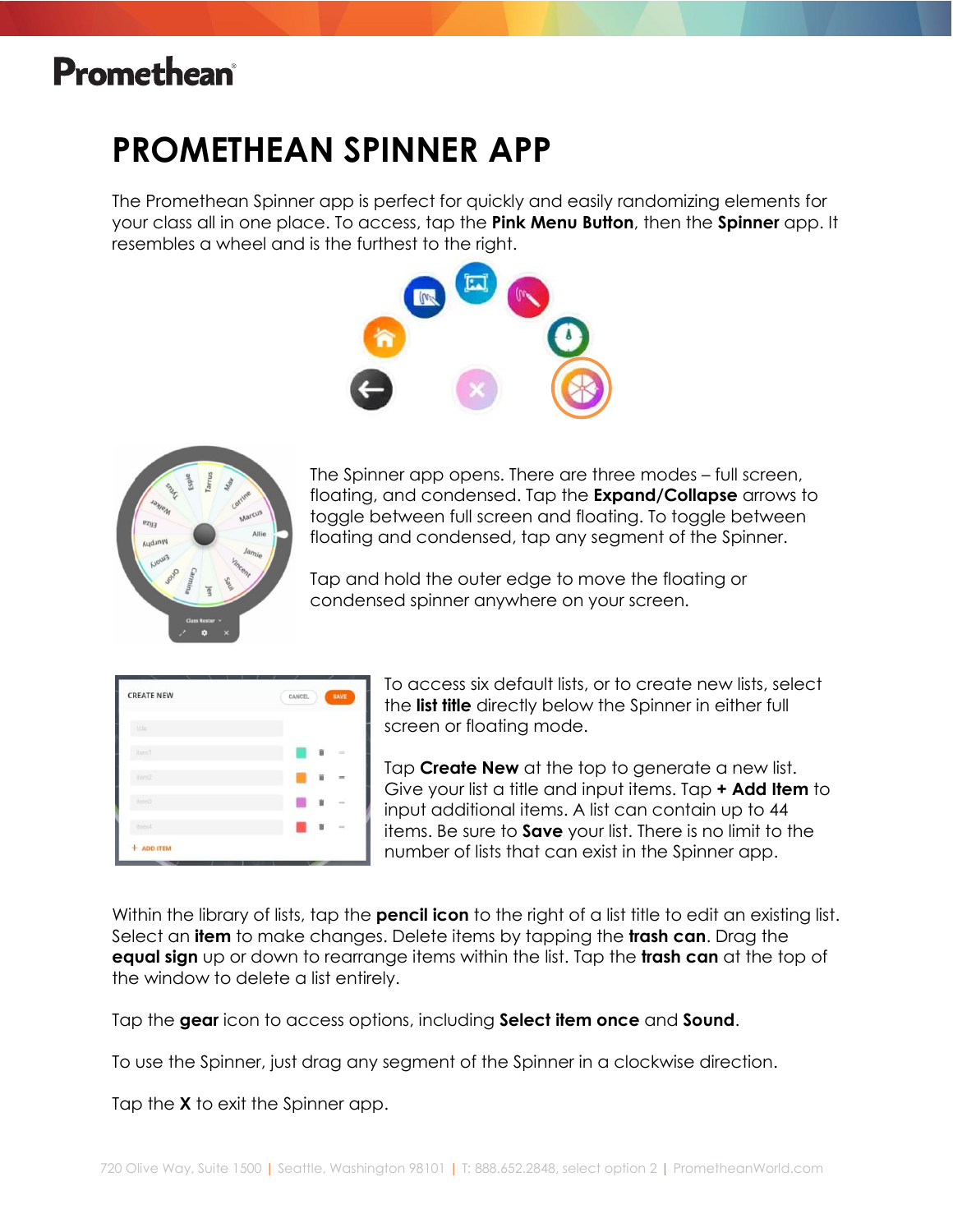### **PROMETHEAN TIMER APP**

The Timer app is perfect for managing activities, assessments, and more within your classroom.

To access it, tap the **Pink Menu Button**, then the **Timer** app. It resembles a timer and is the second option from the right.



The Timer app opens. There are three modes: Clock, Timer, and Stopwatch. Tap whichever title is currently displaying to toggle between the three modes. Tap the **gear** to access more options in any mode.

Each mode has two viewing options: full screen and floating. Tap the **Expand/Collapse** arrows to toggle between full screen and floating.

Within the Timer mode, choose between presets or use the up and down **arrows** to customize your own Timer. Press the **Start** button to initiate. Use the **Pause** and **Reset** buttons as needed.

![](_page_4_Figure_8.jpeg)

Tap the **plus sign** to create a new Clock, Timer, or Stopwatch. You can create and use any combination of up to four at the same time. This applies to both full screen and floating modes.

Tap the **X** to close each Clock, Timer, or Stopwatch.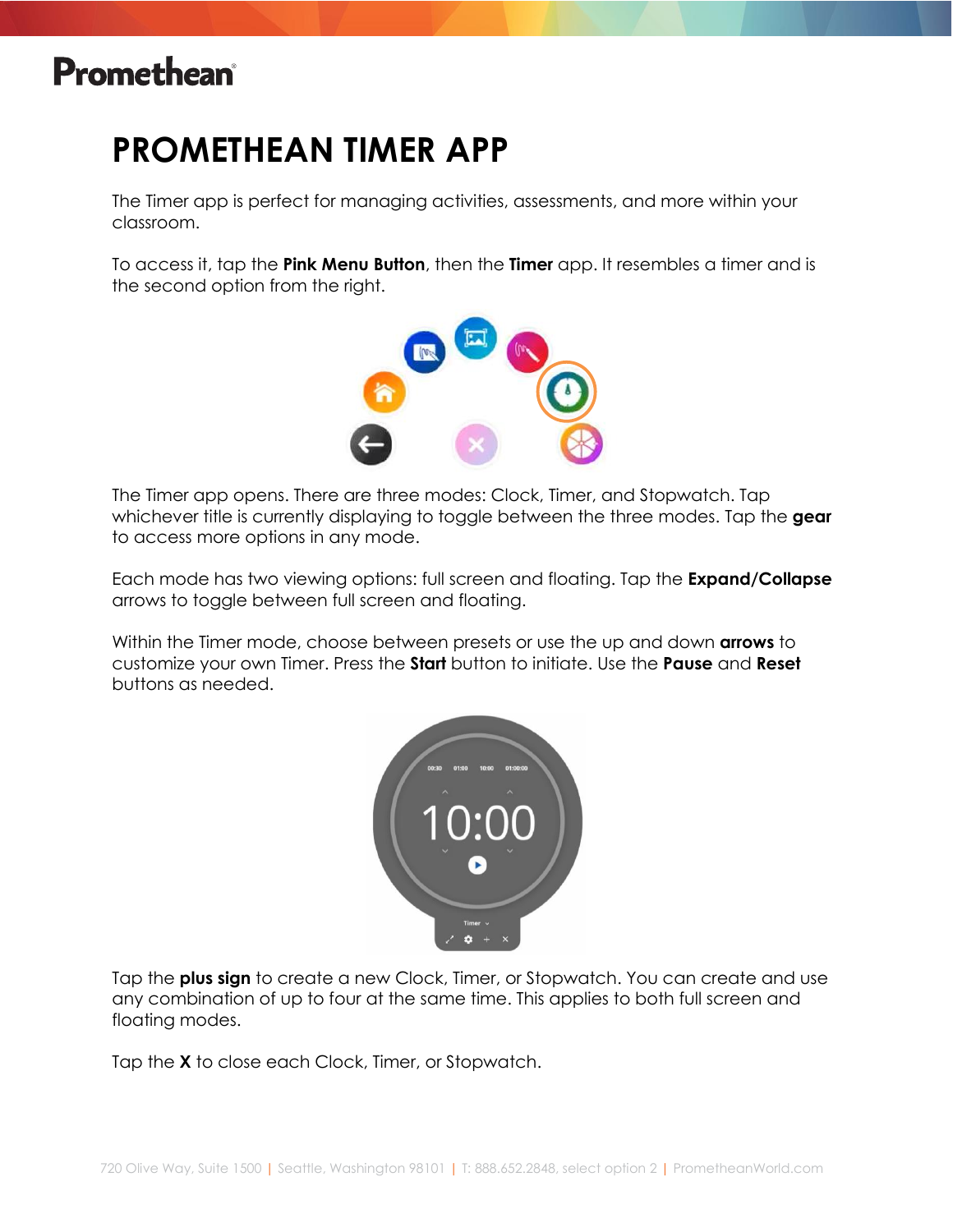# **PROMETHEAN WHITEBOARD APP** Introduction to the Toolbar

The toolbar resides on the left side of the window by default.

![](_page_5_Figure_3.jpeg)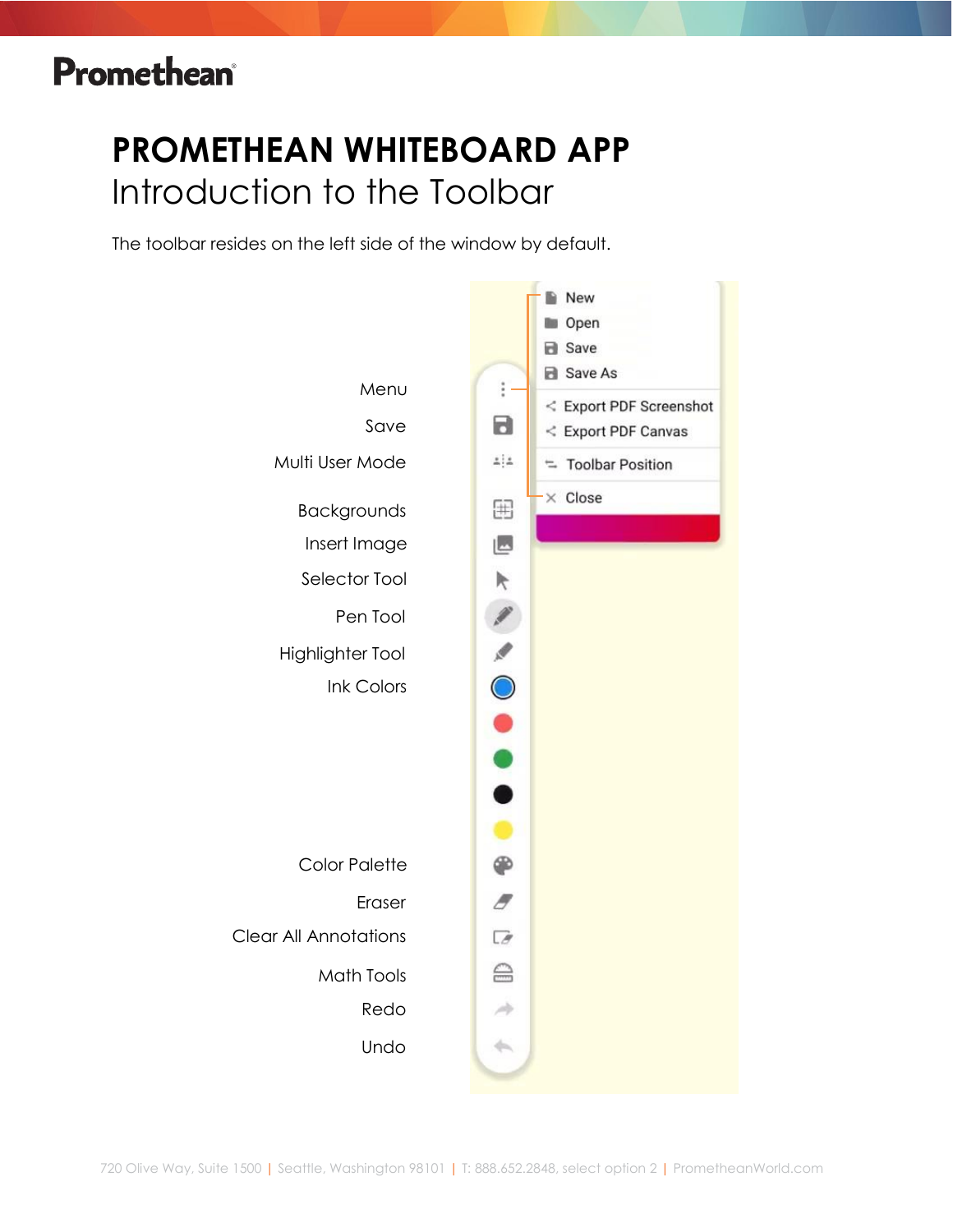# **PROMETHEAN WHITEBOARD APP** Backgrounds

Customize your Promethean Whiteboard app experience with different backgrounds. Select the **Backgrounds** button from the toolbar to access template options, template line colors, and background colors.

![](_page_6_Figure_3.jpeg)

With the **Selector Tool** in use, resize background templates by pinching and zooming.

![](_page_6_Figure_5.jpeg)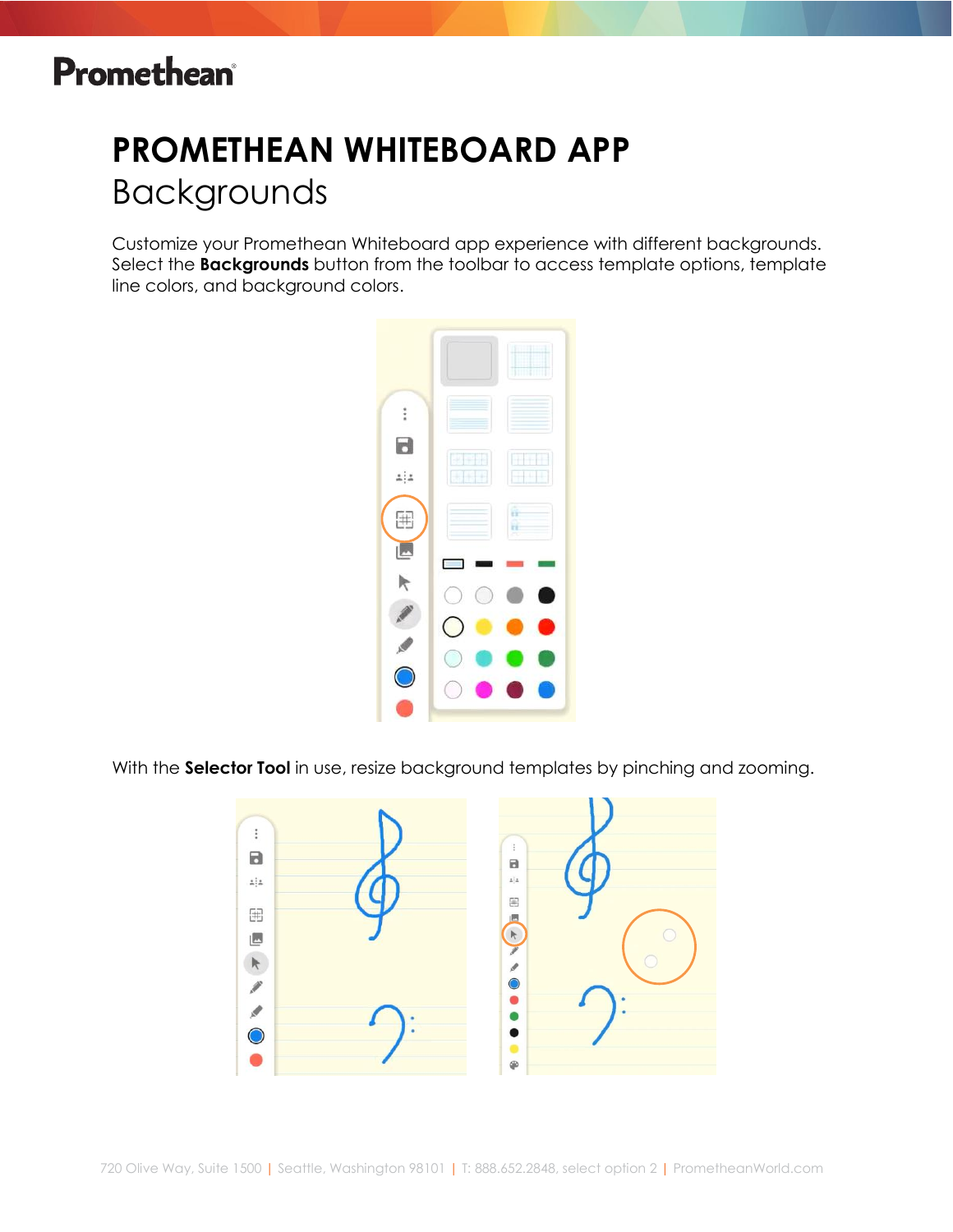# **PROMETHEAN WHITEBOARD APP** Annotation Tools

The Promethean Whiteboard App offers many ways to utilize and customize your Annotation Tools. The Annotation Tools consist of the Pen, Highlighter, Eraser, and Clear All Annotations.

Access Annotation Tools by selecting the **Pen** or **Highlighter** button. Tap the Pen or Highlighter button once more to change the tool's width.

![](_page_7_Picture_4.jpeg)

Choose from five default ink colors or tap the **Color Palette** button on the toolbar for additional options.

![](_page_7_Picture_6.jpeg)

Tap the **Eraser** button once to use it, and twice to change its width. You may also use Palm Erase.

![](_page_7_Picture_8.jpeg)

Tap the **Clear All Annotations** button to remove all annotations from your whiteboard canvas.

![](_page_7_Picture_10.jpeg)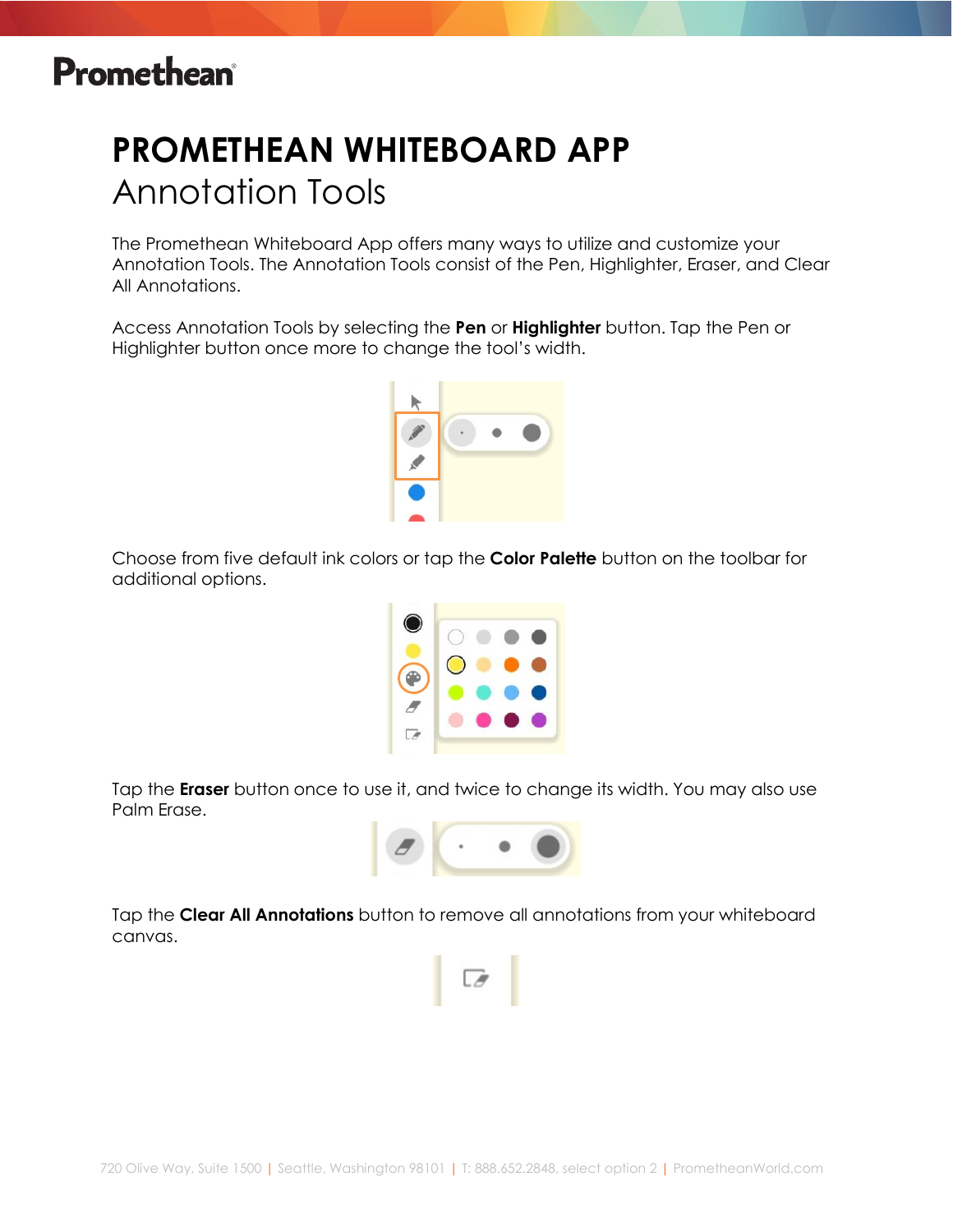# **PROMETHEAN WHITEBOARD APP** Infinite Canvas

The Promethean Whiteboard app provides you with an Infinite Canvas, so your lesson can be as organic and wide-ranging as you wish.

With the **Selector Tool** in use, simply **pinch and zoom** to resize, or **drag** to move to a new part of your canvas.

The Radar Window in the top right corner serves as a guide to show you the canvas's contents.

![](_page_8_Figure_5.jpeg)

You may always select the **Menu**, then **Export PDF Canvas** to export your entire canvas to a PDF.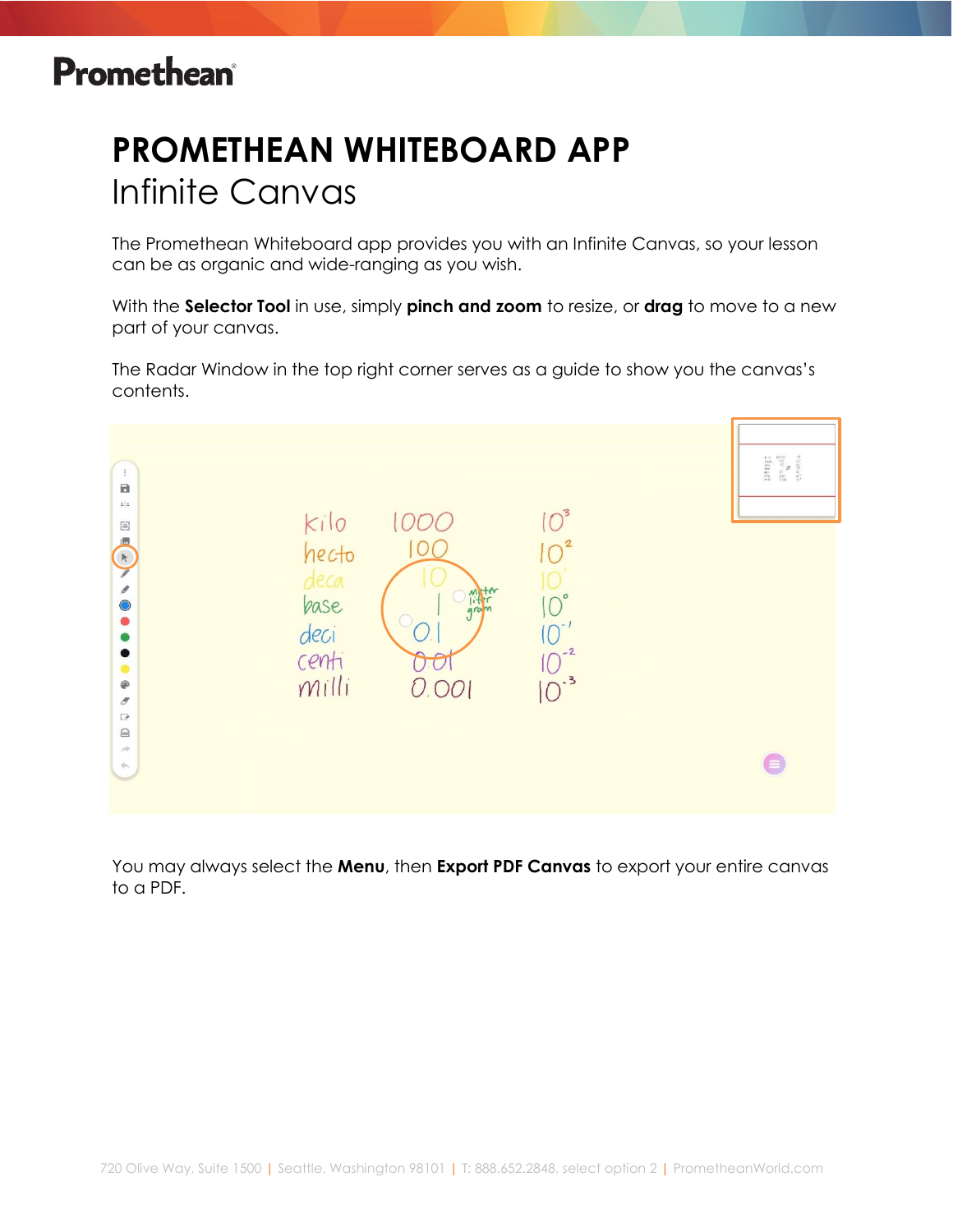# **PROMETHEAN WHITEBOARD APP** Inserting Images

The Promethean Whiteboard app offers you easy ways to insert images onto your canvas. Select the **Insert Image** button from the toolbar.

![](_page_9_Picture_3.jpeg)

Choose from **Charts & Templates** to add a graphic organizer. Simply tap to add it to your canvas.

Choose **Gallery** to add an image from your device's gallery. These could be images you have downloaded from Google Drive or from another application, or images on a connected flash drive.

![](_page_9_Picture_6.jpeg)

With the **Selector Tool** in use, you may **pinch and zoom** to resize and rotate images. **Drag** to reposition them.

![](_page_9_Figure_8.jpeg)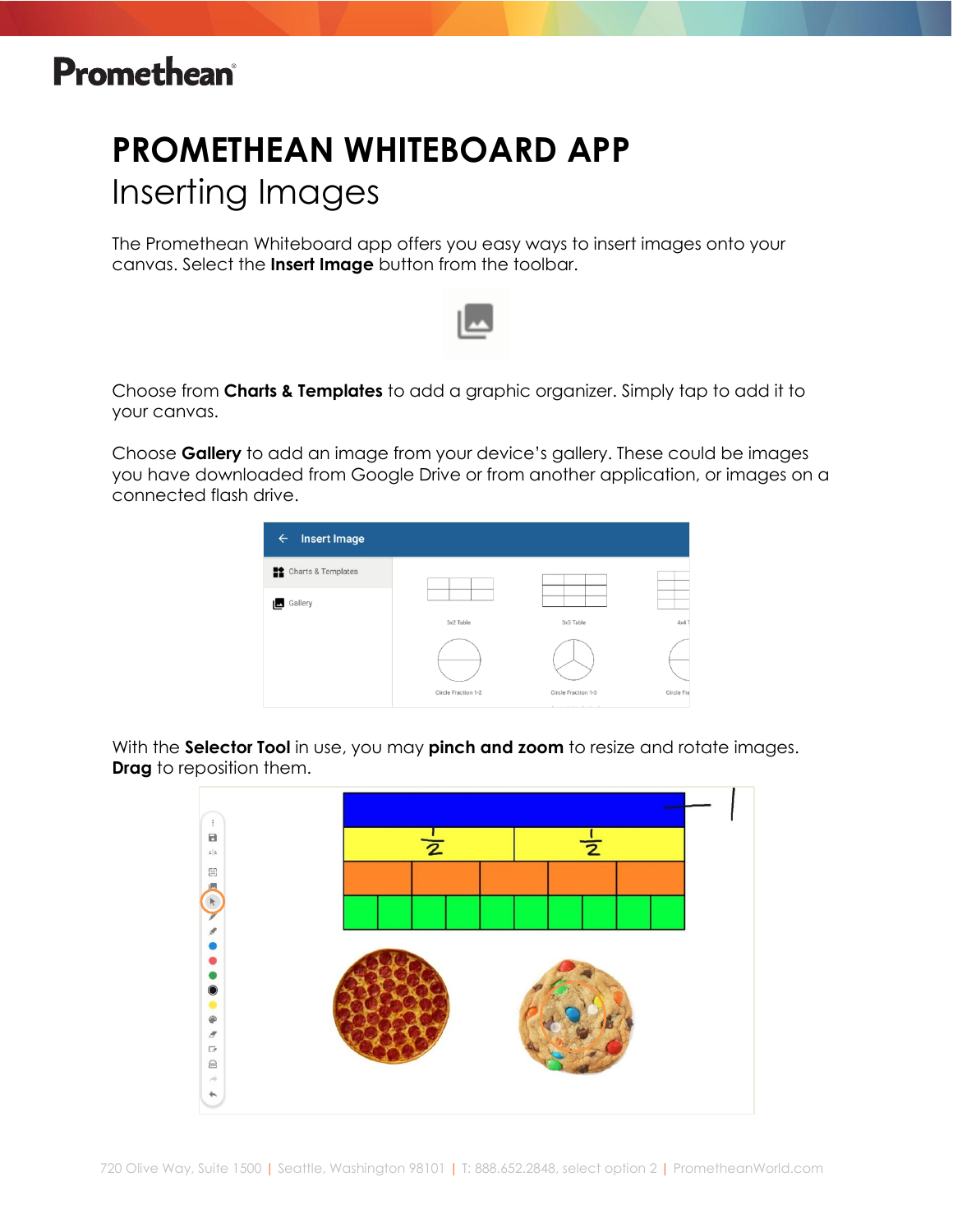# **PROMETHEAN WHITEBOARD APP** Saving and Opening

The Promethean Whiteboard app makes it easy to save and open your whiteboard sessions to use with your students as many times as you wish.

To access **Save** or **Save As**, select the **Menu** button at the top of the toolbar. There is also a **Save** button directly below Menu.

![](_page_10_Picture_4.jpeg)

You may save to your **Internal Storage**, which refers to your ActivConnect device. If you have a flash drive connected, you will see **External Drive** as an additional option.

| Save As<br>$\leftarrow$ | $\boxed{\bullet}$ =                                                             |  |
|-------------------------|---------------------------------------------------------------------------------|--|
| Internal Storage        | <b>Document Title</b><br>Whiteboard20180709-1255.pwb<br><b>SAVE</b><br>$\times$ |  |
| <b>External Drive 1</b> | Internal Storage                                                                |  |

All whiteboard sessions save as a unique filetype, .pwb, which stands for Promethean Whiteboard. Use the keyboard to rename your file.

Whether saving to Internal Storage or an External Device, you may save to the default folder, select an existing folder, or create a new folder by using the **Folder** button in the top right corner.

Once you have selected the location and adjusted the title, tap **Save**.

To open a saved whiteboard session, go to **Menu**, then **Open**. **Select** a saved .pwb file from your Internal Storage, or from a connected flash drive, which displays as an External Drive.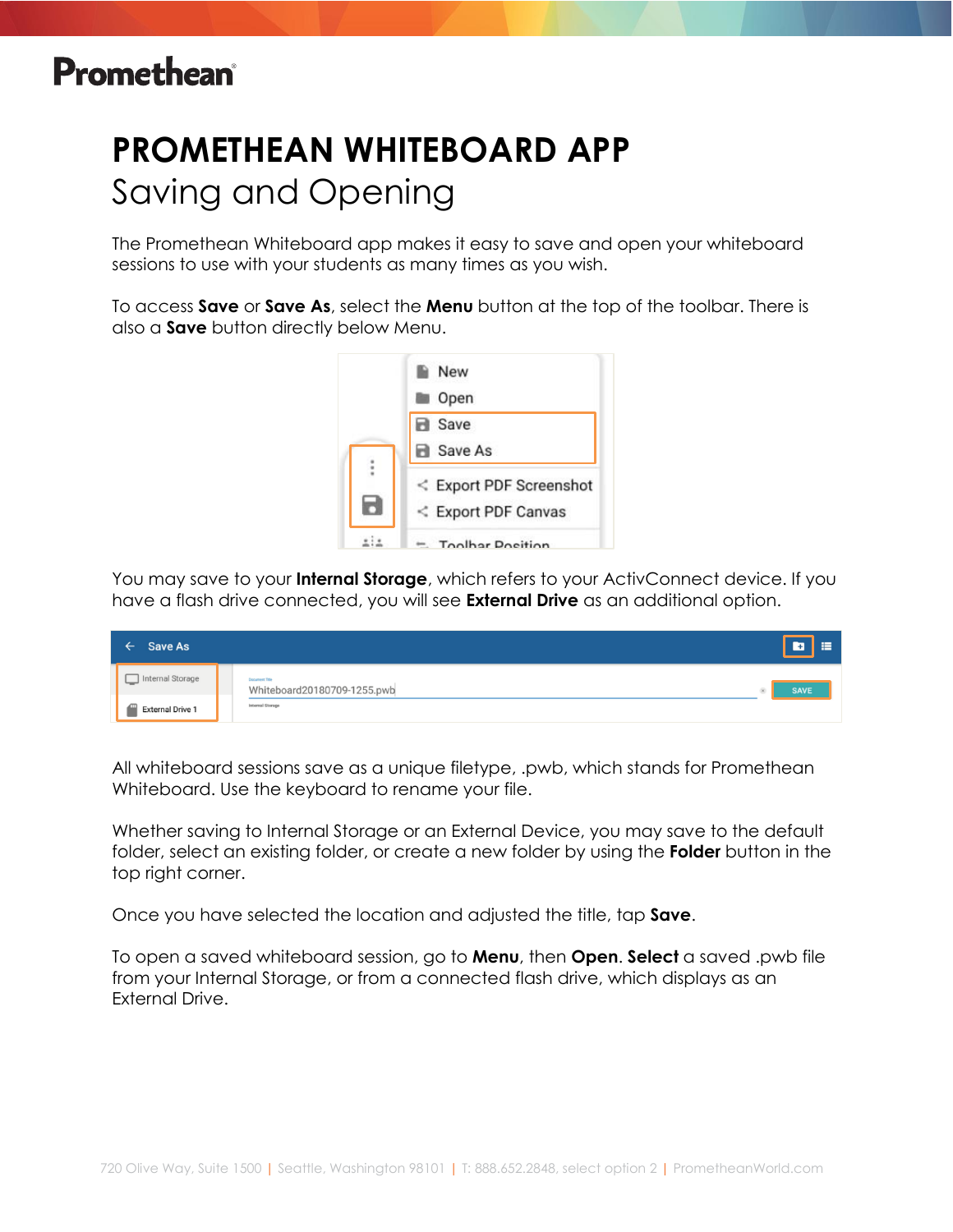# **PROMETHEAN WHITEBOARD APP** Exporting

The Promethean Whiteboard app makes it easy to export your whiteboard sessions to save and share with others.

![](_page_11_Picture_3.jpeg)

Select the **Menu** button at the top of the toolbar and choose between **Export PDF Screenshot**, which will capture the current screen, or **Export PDF Canvas**, which will capture your entire whiteboard canvas.

![](_page_11_Picture_5.jpeg)

Choose where you would like the file to be saved. You may select your connected Google Drive, the device itself, or any other application you have installed.

Note: To learn how to install applications, please visit our [Learn Promethean website](https://blog.prometheanworld.com/learn-promethean/) for helpful resources.

Once you have chosen a location, title your file using the keyboard. Tap **Save** to complete the export.

| <b>Save to Drive</b> |              |             |         |  |  |                 |            |              |               |             |
|----------------------|--------------|-------------|---------|--|--|-----------------|------------|--------------|---------------|-------------|
| Document title       |              |             |         |  |  |                 |            |              |               |             |
| whiteboard_doc.pdf   |              |             |         |  |  |                 |            |              |               |             |
| Account              |              |             |         |  |  |                 |            |              |               |             |
| courtney             |              |             |         |  |  | $q$ werty uiop  |            |              |               |             |
| Folder               | $\mathsf{a}$ |             |         |  |  | s d f g h j k l |            | $\checkmark$ | $\sqrt{n}$    |             |
| A My D               |              | $\mathbb Z$ | x c v b |  |  | $n$ $m$ !       | $\ddot{?}$ |              |               |             |
|                      | ?123         |             |         |  |  |                 |            | ☺            |               |             |
|                      |              |             |         |  |  |                 |            |              |               |             |
|                      |              |             |         |  |  |                 |            |              |               |             |
|                      |              |             |         |  |  |                 |            |              |               |             |
|                      |              |             |         |  |  |                 |            |              |               |             |
|                      |              |             |         |  |  |                 |            |              |               |             |
|                      |              |             |         |  |  |                 |            |              |               |             |
|                      |              |             |         |  |  |                 |            |              |               |             |
|                      |              |             |         |  |  |                 |            |              | <b>CANCEL</b> | <b>SAVE</b> |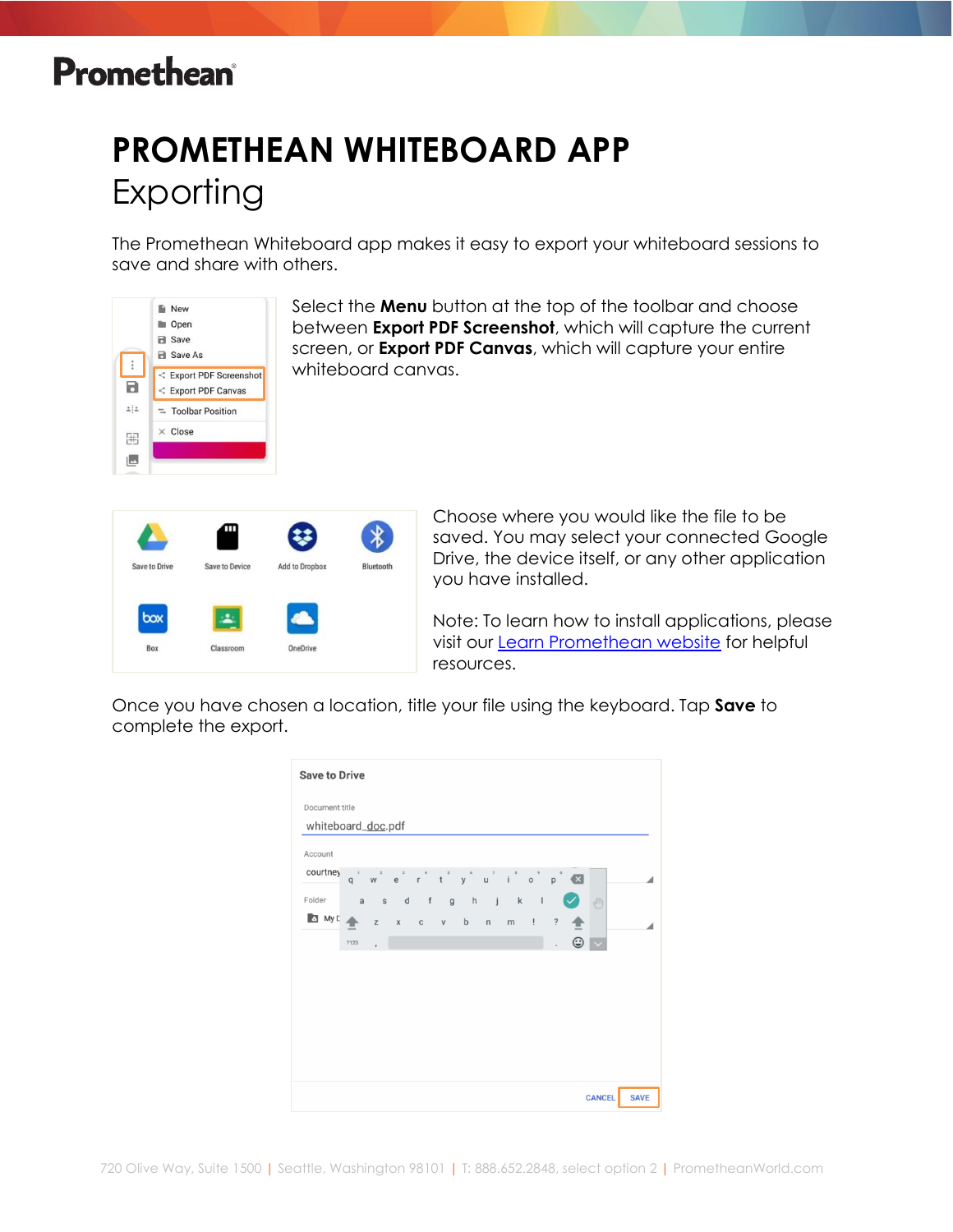# **PROMETHEAN WHITEBOARD APP** Creating Activities

The Promethean Whiteboard app is perfect for using in the moment, but you also may like to create simple activities or warm-ups for students to complete. For example, Multi User Mode is perfect for enabling multiple students to work at the panel simultaneously.

![](_page_12_Picture_3.jpeg)

To create a quick activity, you may wish to start with a template or image. Tap the **Insert Image** button from the toolbar.

![](_page_12_Picture_5.jpeg)

Choose from **Charts and Templates** or tap **Gallery** to access images you have downloaded from Google Drive or another application, or from a connected flash drive.

In this example, the image has been snipped from an ActivInspire flipchart, saved to Google Drive, then downloaded to the device. When it comes to creating activities, consider resources you already use, such as maps or worksheets.

With the **Selector Tool** in use, resize the image as you see fit and customize the background if you wish. Be sure to **Save** your new activity template so you may always return to it to use with students.

![](_page_12_Figure_9.jpeg)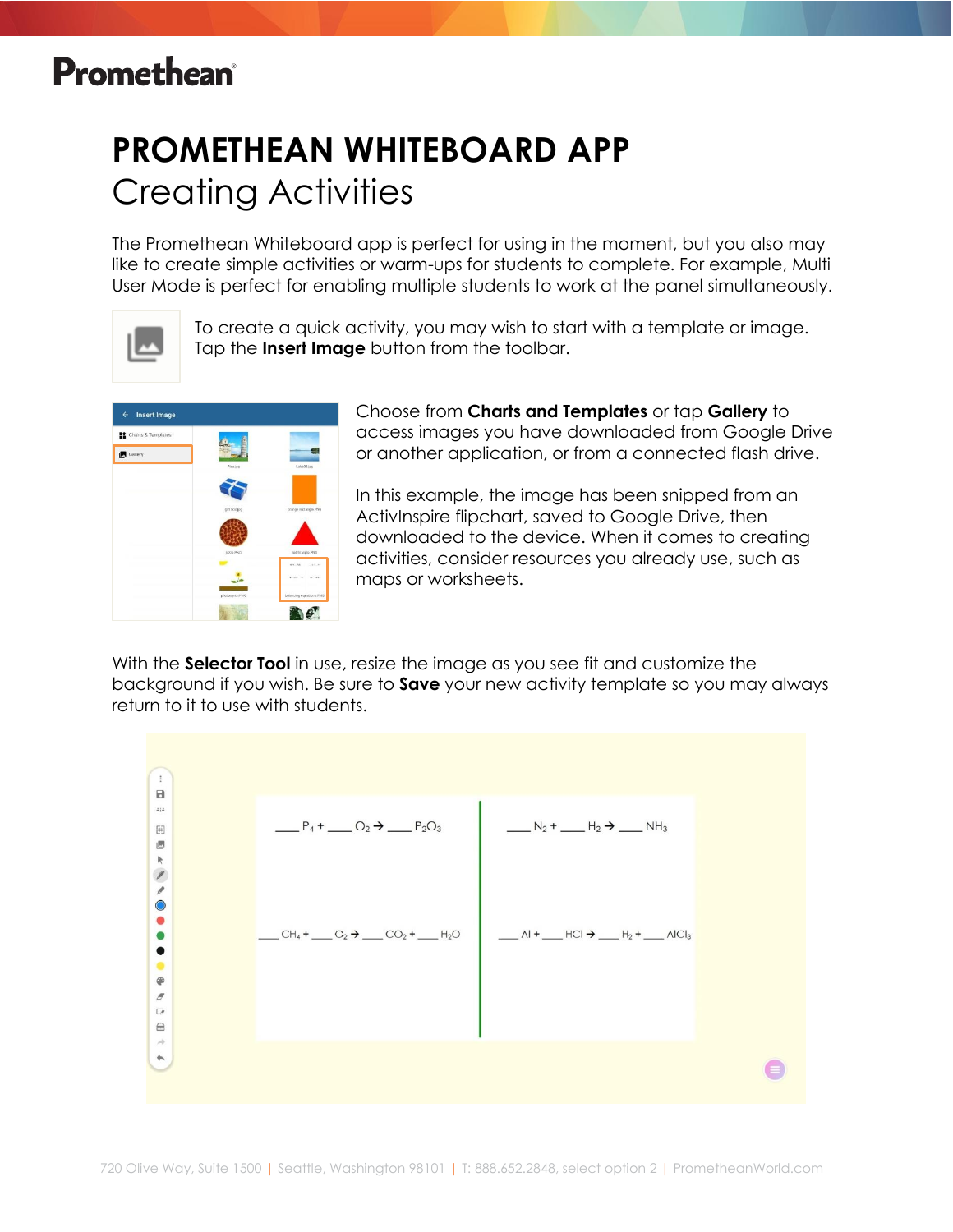## **PROMETHEAN WHITEBOARD APP** Math Tools

The Promethean Whiteboard app incorporates some of our users' favorite tools – Math Tools!

Select the **Math Tools** button on the toolbar to access the ruler, set square, half protractor, and full protractor. Tap any math tool to add it to your canvas.

![](_page_13_Picture_4.jpeg)

With the **Selector Tool** in use, drag the math tool anywhere on the canvas. Pinch and zoom to resize and rotate the math tool. Tap the **X** on a math tool to close it.

|  |  |  |  |  |  | ratrandes dragobered entratrices benefitents independent beträngt behende melgangspartiel bärendamplementer in |  |
|--|--|--|--|--|--|----------------------------------------------------------------------------------------------------------------|--|

Use the **Pen Tool** to draw lines along the math tool's edge. Thanks to your ActivPanel's pen and touch differentiation, there's no need to change to the Selector tool.

| п |  |  |  |  |
|---|--|--|--|--|
|   |  |  |  |  |
|   |  |  |  |  |

With the **Selector Tool** in use, annotations created with the math tools can be moved, rotated, and resized as well.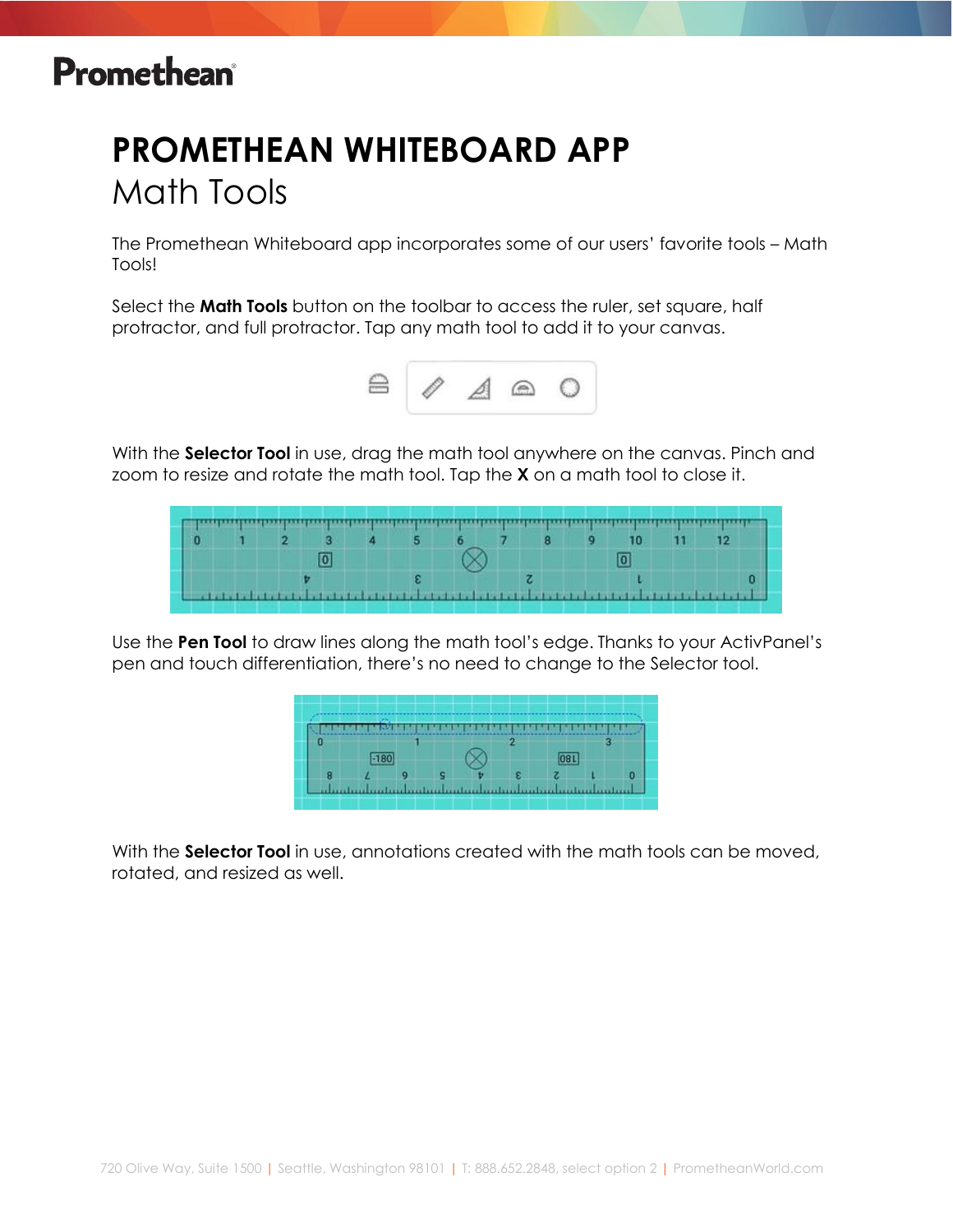# **PROMETHEAN WHITEBOARD APP** Multi-User Mode

The Promethean Whiteboard app naturally lends itself to student interaction, particularly with Multi-User Mode. To access **Multi-User Mode**, tap the button on the toolbar.

≞i≗

In Multi-User Mode, you still have access to the Menu and can save the whiteboard session.

Multi-User Mode is indicated by a dotted vertical line down the center of the screen, with a separate toolbar on each side. Both toolbars include a Pen Tool, Highlighter Tool, five default ink colors, a Color Palette with additional options, Eraser Tool, Clear All Annotations, and Math Tools.

![](_page_14_Picture_6.jpeg)

Exit Multi-User Mode at any time by tapping the button once more.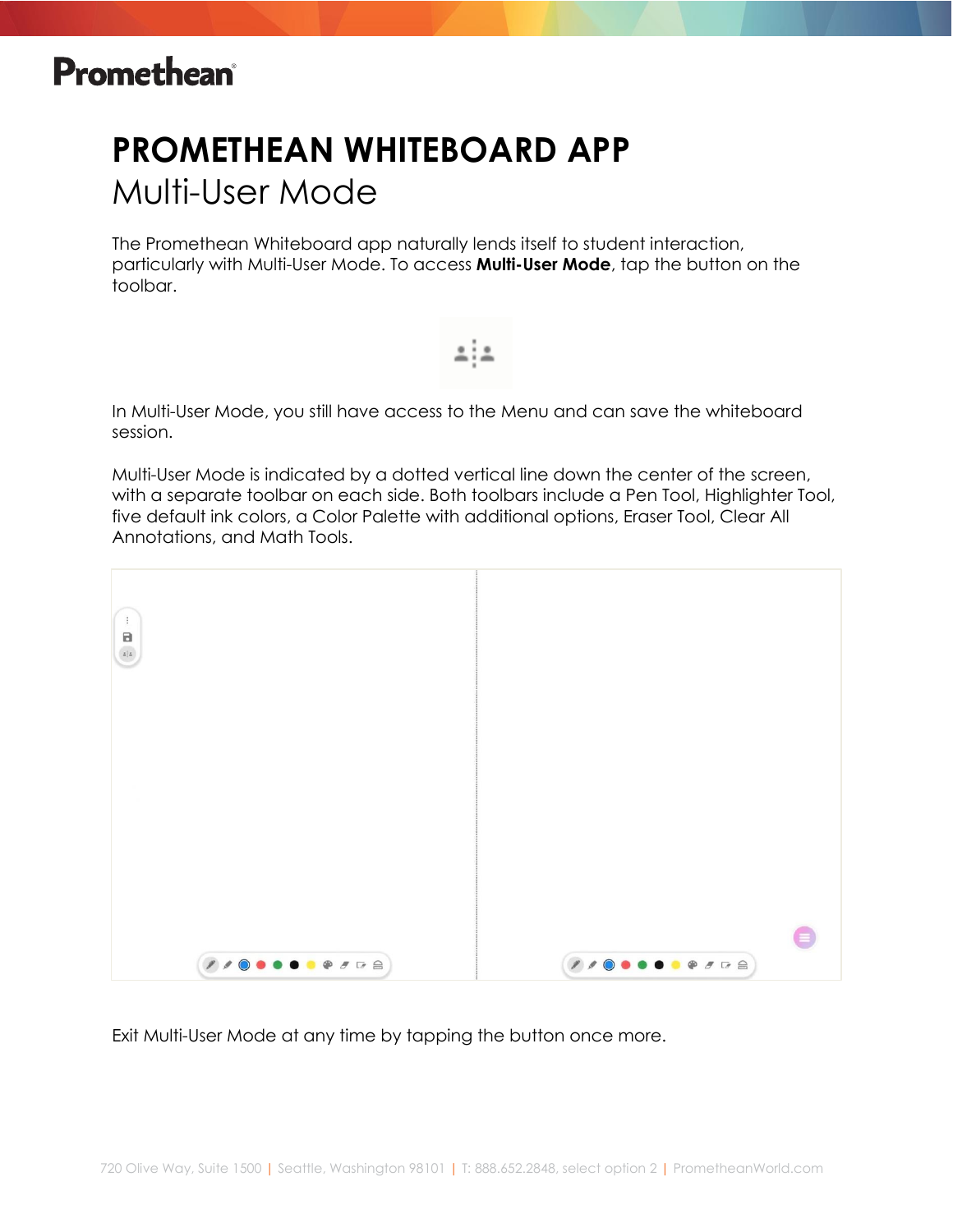# **PROMETHEAN WHITEBOARD APP** Integrating with Apps

The Promethean Whiteboard app is amazing on its own, but just wait until you begin integrating with other applications and functions!

If you and your students are working in an application you love, but you wish to pause and take the lesson in a new direction, simply tap the **Pink Menu Button**, then **Screen Capture**.

![](_page_15_Picture_4.jpeg)

![](_page_15_Picture_5.jpeg)

This captures the current screen and automatically adds it to a whiteboard canvas for you.

You may manipulate this image as you would any other. With the **Selector Tool** in use, drag to move, and pinch and zoom to resize or rotate. Use the **Pen Tool** or the **Highlighter Tool** to annotate over the top of the image.

Simply tap the **Pink Menu Button**, then **Back** to return to your application.

![](_page_15_Picture_9.jpeg)

Consider using this process to integrate screen captures while students are casting or mirroring, or with connected devices by using the built-in HDMI IN application.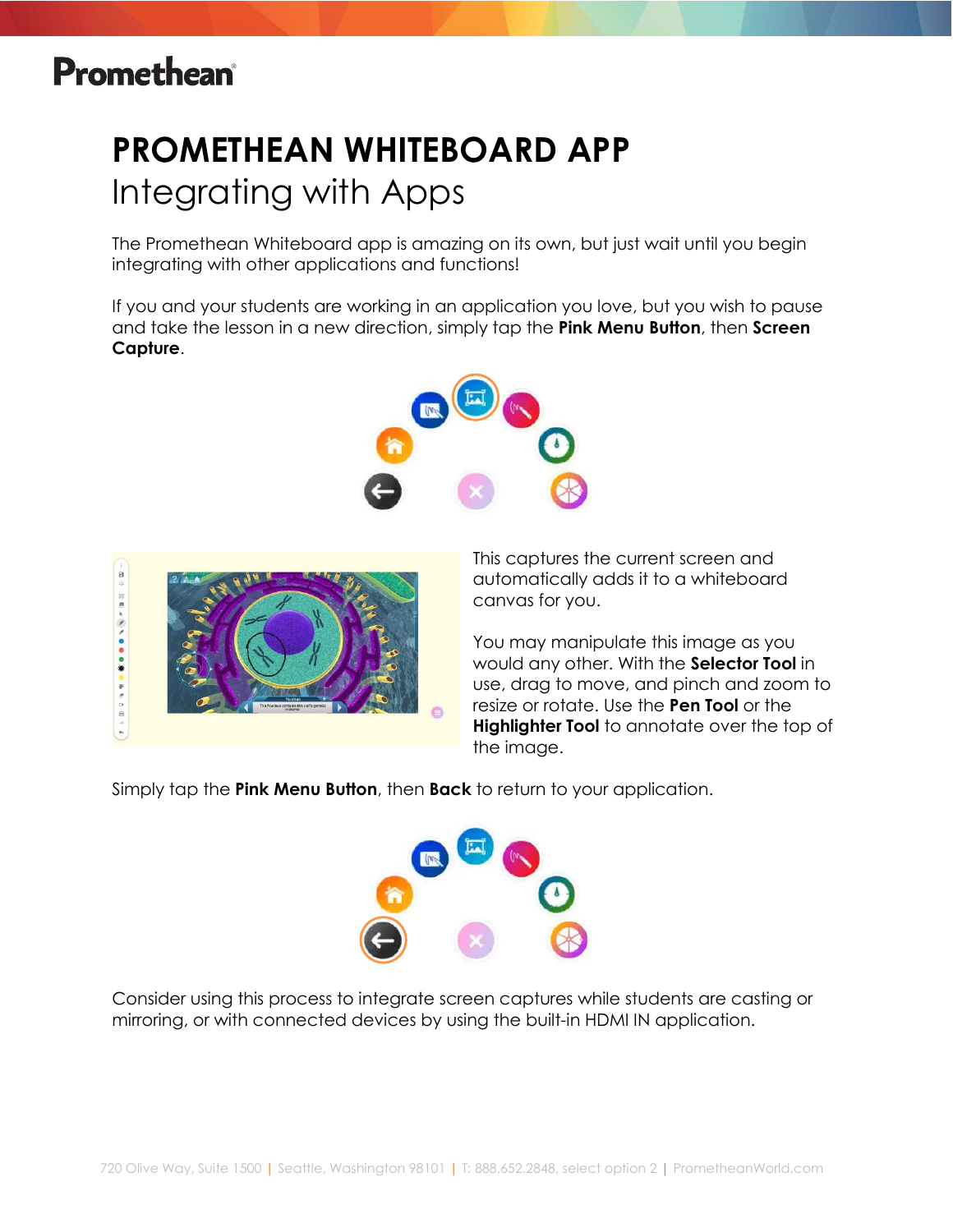# **PROMETHEAN WHITEBOARD APP** Video Screen Capture

The Promethean Whiteboard app is amazing on its own, but just wait until you use it in tandem with a video!

If you and your students are watching a video but you wish to pause and take the lesson in a new direction, simply tap the **Pink Menu Button**, then **Screen Capture**.

![](_page_16_Picture_4.jpeg)

![](_page_16_Picture_5.jpeg)

This captures the current screen and automatically adds it to a whiteboard canvas for you.

You may manipulate this image as you would with any other. With the **Selector Tool** in use, drag to move, and pinch and zoom to resize or rotate. Use the **Pen Tool** or the **Highlighter Tool** to annotate over the top of the image.

Tap the **Pink Menu Button**, then **Back** to return to your video. The video will resume where you left off.

![](_page_16_Figure_9.jpeg)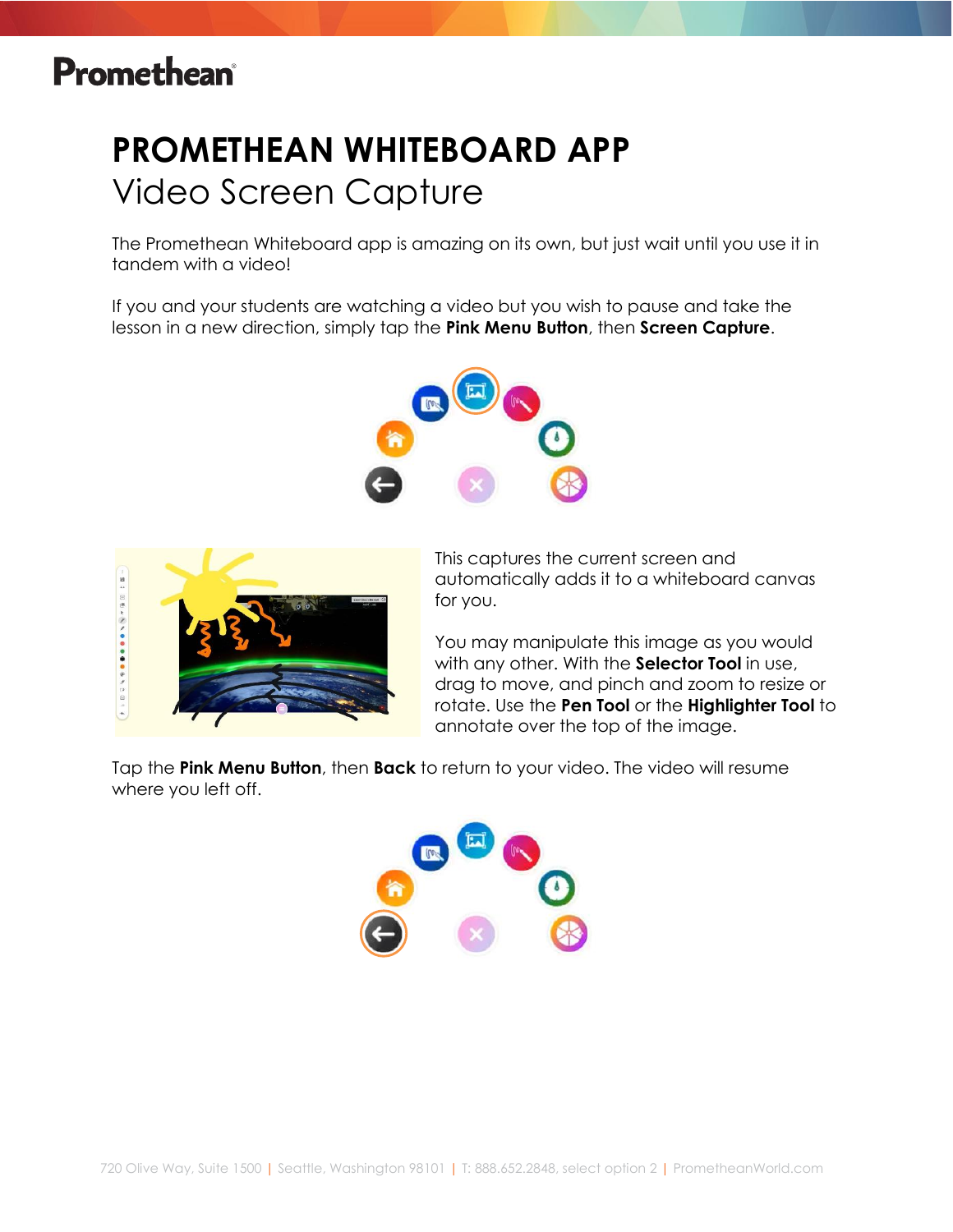# **PROMETHEAN WHITEBOARD APP** Toolbar Position

The Promethean Whiteboard app toolbar resides on the left by default, but you can always change its position. This could be handy for left-handed individuals, or just personal preference.

Tap the **Menu** button and select **Toolbar Position**.

![](_page_17_Picture_4.jpeg)

The toolbar automatically slides to the right side of the screen. All tools and features continue to function as usual. You may change the toolbar position at any time.

![](_page_17_Figure_6.jpeg)